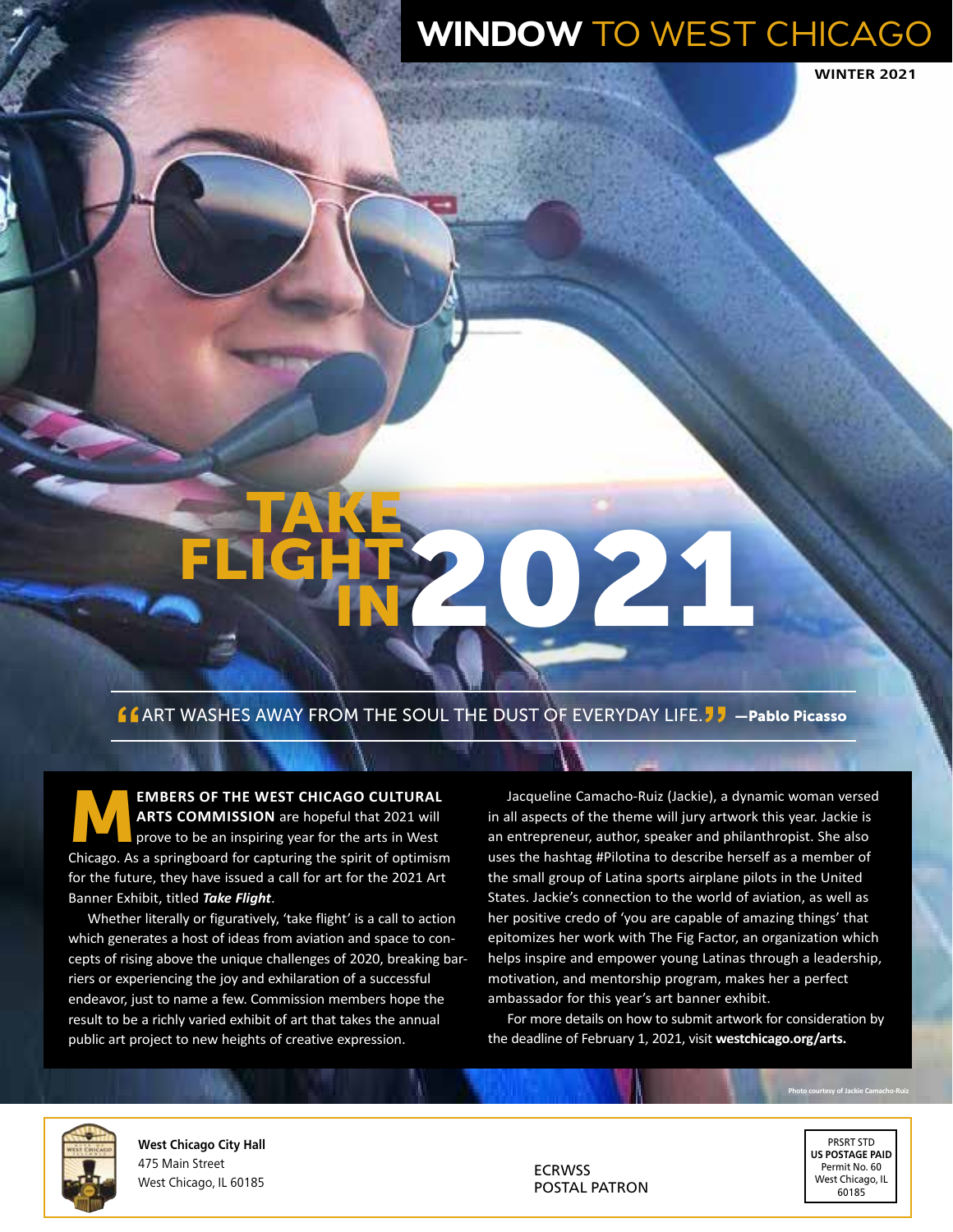

**Ruben Pineda,**  *Mayor*

**Nancy Smith,**  *City Clerk*

**Michael Guttman,**  *City Administrator*

#### **CITY COUNCIL**

**Ward 1 Lori Chassee**  (630) 231-8709

> **James Beifuss**  (630) 231-0584

**Ward 2 Jayme Sheahan** (630) 330-7972

**Heather Brown** (630) 853-7131

**Ward 3 Michael Ferguson** (630) 248-6053

> **Alton Hallett**  (630) 254-7112

**Ward 4 Sandy Dimas**  (630) 293-5170

> **Melissa Ferguson**  (630) 621-0128

**Ward 5 Christopher Swiatek** (630) 217-5885

**Matt Garling**  (630) 791-0575

**Ward 6 Rebecca Stout** (630) 293-7335

> **Jeanne M. Short**  (630) 293-2200

**Ward 7 John Jakabcsin** (630) 386-7267

> **Noreen Ligino-Kubinski** (630) 762-9929



I **t sure feels good** to turn the page on 2020 and the unprecedented challenges it held for all of us.

Rather than focus on the hardships, though, I am taking this opportunity to share some hopeful information about the federal government's race for a safe, effective vaccine for COVID-19 through its initiative called Operation Warp Speed.

According to a paper published on the U.S. Department of Health and Human Services (HHS) website, **hhs.gov**, the goal of Operation Warp Speed is to produce and deliver 300 million doses of the vaccine with the initial doses available by January 2021, while also focusing on therapeutics and diagnostics that will ultimately put the pandemic in our country's rear-view window.

Until then, let's stay optimistic and continue to do our part in prevention. Wear a mask, social distance and wash your hands frequently. We can do this together while we wait.

There is much more to learn about the COVID-19 vaccine, which hopefully will be available soon, and the CDC website **cdc.gov** is the best place to keep up with the latest information on these promising developments.

Onward, 2021.

 $W_{\mathcal{A}}$ 



### Ride DuPage Offers Curb-to-Curb Service for Seniors and People with Disabilities

## **RE YOU A SENIOR<br>
CITIZEN OR HAVE A<br>
DISABILITY?** Sign up for  **citizen or have a**

Ride DuPage this winter. Seniors and persons with disabilities can receive curb-to-curb transportation service from their homes to any location in DuPage County through the Ride DuPage program. The program transports residents by paratransit bus or

taxi for a fee of \$2 plus \$1 for each mile traveled. Service is provided 24 hours every day. Eligibility is limited to residents of West Chicago who are 65 or older, or those with an RTA reduced fare card for persons with disabilities. In order to use Ride DuPage, you must be a registered rider. To register, call John Sterrett at (630) 293-2200 x 158 or email

him at jsterrett@westchicago.org to receive an application. Pace Bus is taking all appropriate precautions during the COVID-19 pandemic to ensure the safety and well-being of its riders. For more information on what Pace is doing during the pandemic, please visit pacebus.com/news/ information-about-pacesresponse-coronavirus-covid-19.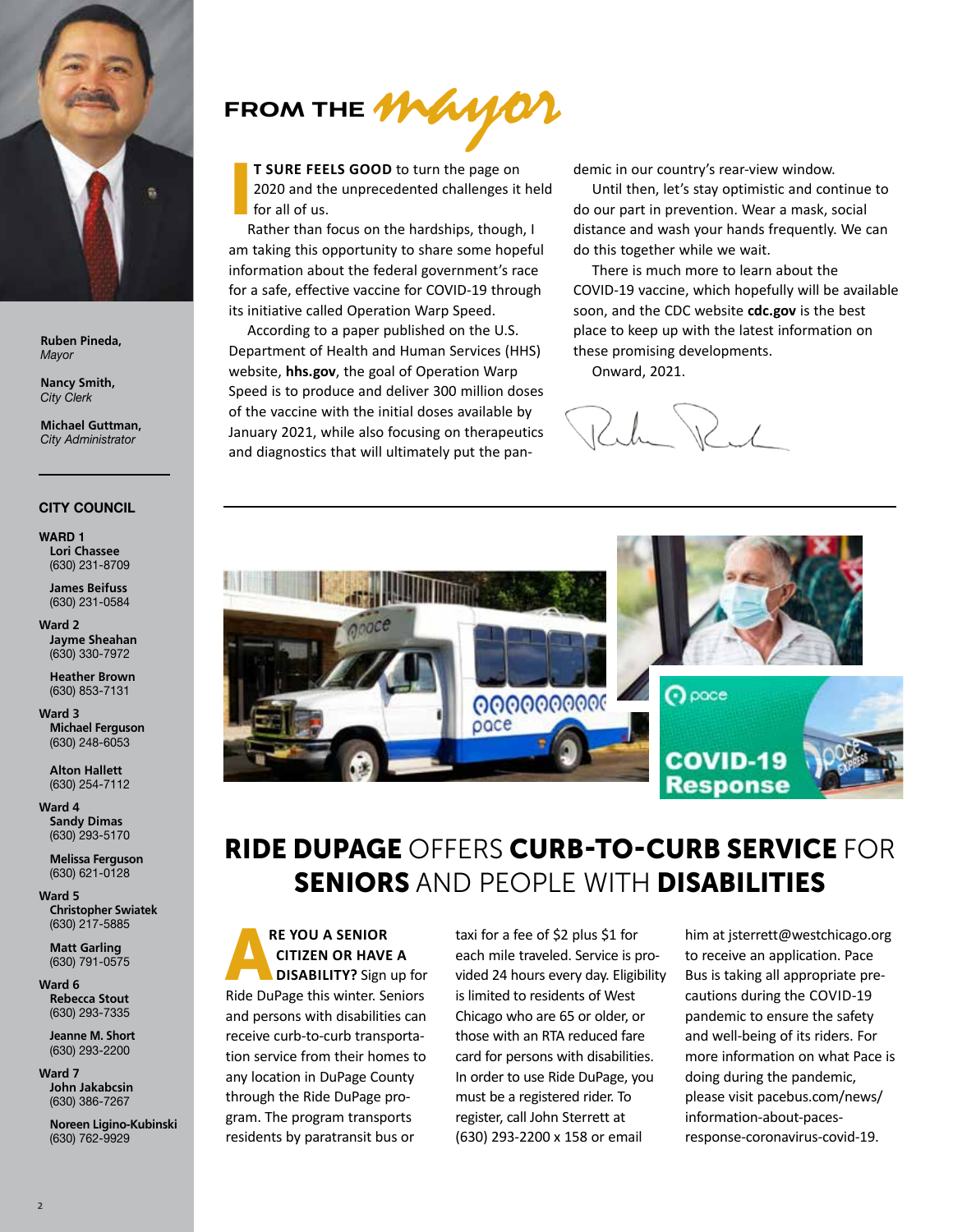#### **CHOOL & COMMUNITY<br>ASSISTANCE FOR RECYC<br>AND COMPOSTING EDU Assistance for Recycling and Composting Education,**

aka SCARCE, the award-winning environmental education non-profit dedicated to creating sustainable communities, has been a partner to West Chicago for over 25 years. The organization works closely with the West Chicago Environmental Commission and the Green Disciples of the First United Methodist Church of West Chicago. It provides support for a number of community-wide events and programs that engage and educate residents about the importance of keeping "stuff" like clothing, school and office supplies, crayons, LP records, keys, corks, eyeglasses and much more, out of landfills.

Last fall, a West Chicago Pumpkin Collection event contributed to a haul of 159 tons of pumpkins collected from 49 sites. The pumpkins were diverted from landfills and instead sent for compost and enrichment of Illinois soil. A Cease the Grease event yielded 364 gallons of vegetable cooking oil from various local communities to be recycled into biodiesel that burns cleaner than conventional diesel fuel, as well as preventing clogged pipes in homes and streets. This year, SCARCE hopes to introduce several new programs to West Chicago.

Literacy at the Laundromat is a bi-lingual outreach initiative to promote literacy about environmental practices to

#### Community Partner Profile: SCARCE



youngsters when visiting the laundromat. Small bookcases or baskets will house all the books and reading materials. A pilot program launched at three locations in Addison, IL met with great success. Also on the horizon for West Chicago is the Storm Drain Medallion project. Many people are unaware that water from storm drains is not filtered or treated before being released into local waterways. Volunteers lead small-scale projects to place educational medallions or markers on the curbs of storm drains to

*The City is proud to work with the many organizations which do amazing things for our community and will spotlight them throughout the year. If you know of one such organization, please let us know at rmackey@westchicago.org.* 

help prevent illegal dumping of waste. Sign up for the free monthly E-Newsletter and stay informed about upcoming events and becoming involved by visiting scarce.org.

# Dates TO REMEMBER

**January 1** City Hall Closed **January 4 - 15** Christmas Tree Collection  **Through January 17** Holidays Lights Recycling **February 1** Deadline for Community Banner Art **March 14** Daylight Saving Begins

# SNOW GUIDELINES

It's a safe bet that snow is headed our way this winter. Please remember that you cannot:

- Park, or allow any vehicle to remain, on a public street on which there is an accumulation of two or more inches of snow;
- Deposit any snow into a City street, alley or public way; and
- If possible, wait until the street is completely plowed before cleaning off a driveway. For more information on the City's policy on snow removal, visit westchicago.org and search Snow Removal.